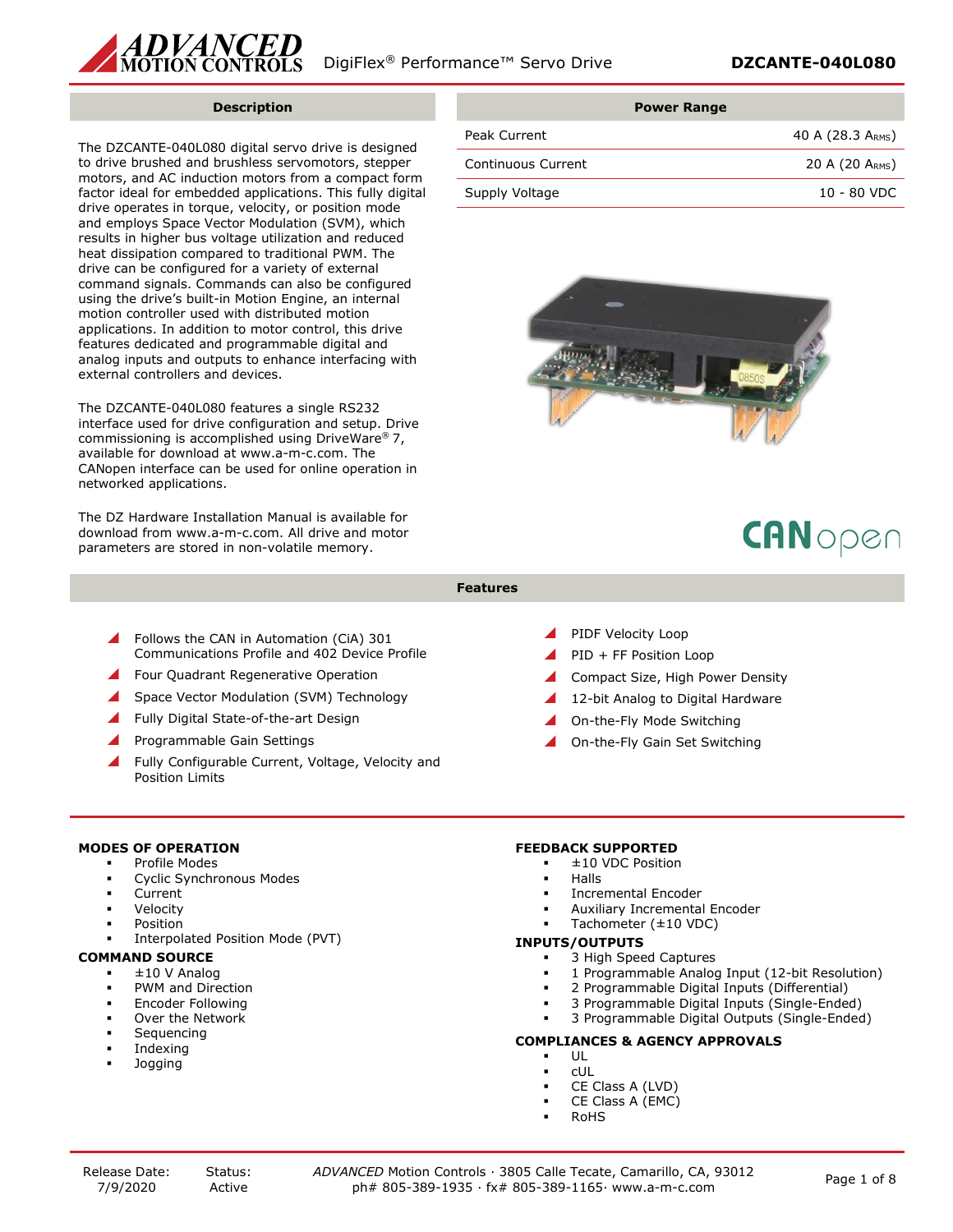

# **BLOCK DIAGRAM**



#### **Information on Approvals and Compliances**

| $c$ $\boldsymbol{H}$ <sub>us</sub> | US and Canadian safety compliance with UL 508c, the industrial standard for power conversion electronics. UL<br>registered under file number E140173. Note that machine components compliant with UL are considered UL<br>registered as opposed to UL listed as would be the case for commercial products.                                                                |
|------------------------------------|---------------------------------------------------------------------------------------------------------------------------------------------------------------------------------------------------------------------------------------------------------------------------------------------------------------------------------------------------------------------------|
| $\epsilon$                         | Compliant with European EMC Directive 2014/30/EU on Electromagnetic Compatibility (specifically EN 61000-6-<br>4:2007/A1:2011 for Emissions, Class A and EN 61000-6-2:2005 for Immunity, Performance Criteria A).<br>LVD requirements of Directive 2014/35/EU (specifically, EN 60204-1:2006/A1:2009, a Low Voltage Directive to<br>protect users from electrical shock). |
| ROHS<br><b>Compliant</b>           | The RoHS Directive restricts the use of certain substances including lead, mercury, cadmium, hexavalent chromium<br>and halogenated flame retardants PBB and PBDE in electronic equipment.                                                                                                                                                                                |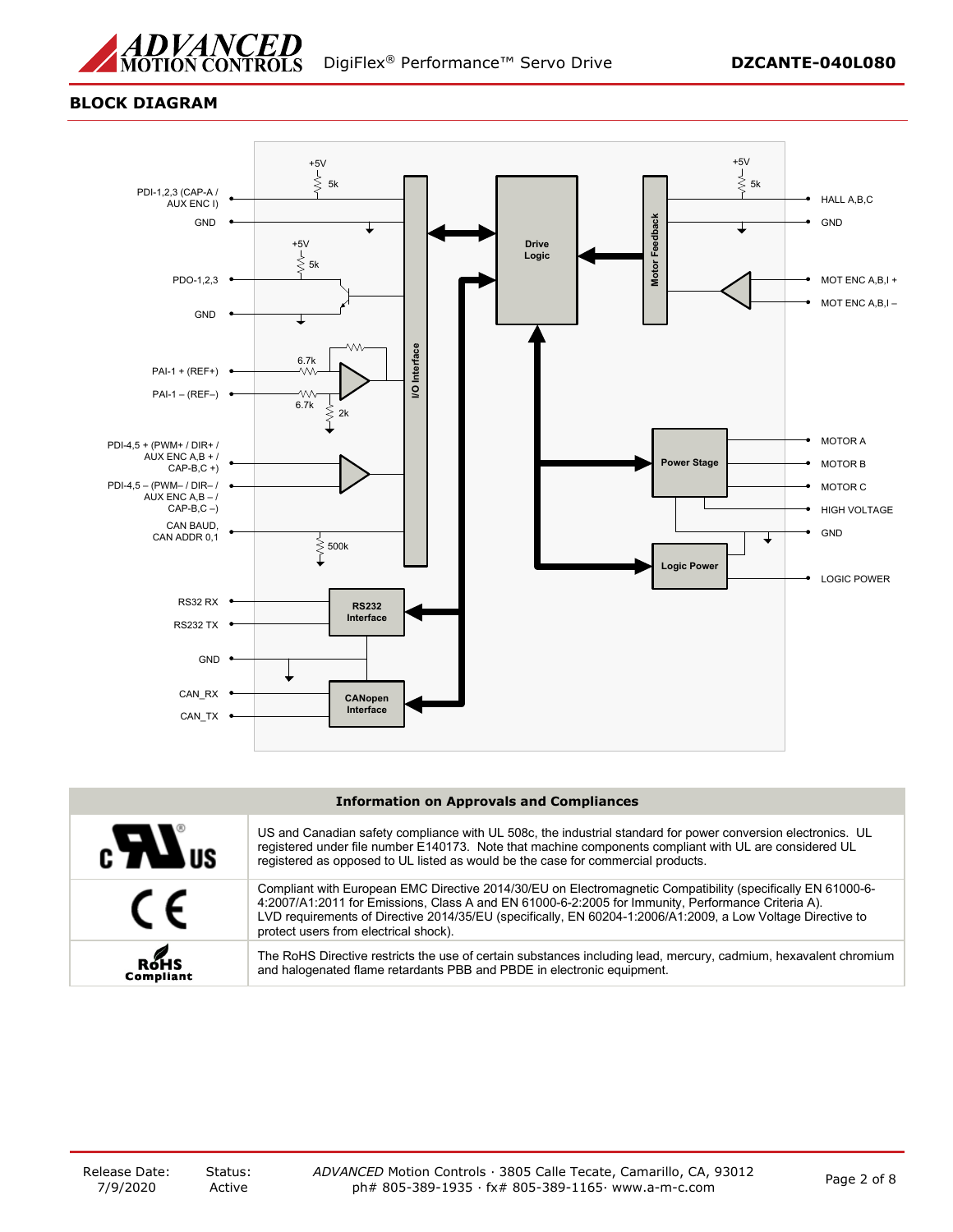

# **SPECIFICATIONS**

| <b>Power Specifications</b>                         |                              |                                                                                                                                                                     |  |
|-----------------------------------------------------|------------------------------|---------------------------------------------------------------------------------------------------------------------------------------------------------------------|--|
| Description                                         | Units                        | Value                                                                                                                                                               |  |
| DC Supply Voltage Range <sup>1</sup>                | <b>VDC</b>                   | $10 - 80$                                                                                                                                                           |  |
| DC Bus Over Voltage Limit                           | <b>VDC</b>                   | 88                                                                                                                                                                  |  |
| DC Bus Under Voltage Limit                          | <b>VDC</b>                   | 8                                                                                                                                                                   |  |
| Logic Supply Voltage                                | <b>VDC</b>                   | $5 (+/- 5%)$                                                                                                                                                        |  |
| Maximum Peak Output Current <sup>2</sup>            | A (Arms)                     | 40 (28.3)                                                                                                                                                           |  |
| Maximum Continuous Output Current <sup>3</sup>      | A (Arms)                     | 20 (20)                                                                                                                                                             |  |
| Maximum Continuous Output Power                     | W                            | 1520                                                                                                                                                                |  |
| Maximum Power Dissipation at Continuous Current     | W                            | 80                                                                                                                                                                  |  |
| Internal Bus Capacitance <sup>1</sup>               | μF                           | 141                                                                                                                                                                 |  |
| Minimum Load Inductance (Line-To-Line) <sup>4</sup> | μH                           | 250 (at 80 V supply); 150 (at 48 V supply); 75 (at 24 V supply); 40 (at 12 V supply)                                                                                |  |
| <b>Switching Frequency</b>                          | kHz                          | 20                                                                                                                                                                  |  |
| Maximum Output PWM Duty Cycle                       | %                            | 92                                                                                                                                                                  |  |
|                                                     |                              | <b>Control Specifications</b>                                                                                                                                       |  |
| Description                                         | Units                        | Value                                                                                                                                                               |  |
| <b>Communication Interfaces</b>                     | i.                           | CANopen (RS-232 for configuration)                                                                                                                                  |  |
| <b>Command Sources</b>                              |                              | ±10 V Analog, Encoder Following, Over the Network, PWM and Direction, Sequencing, Indexing, Jogging                                                                 |  |
| <b>Feedback Supported</b>                           | ÷.                           | ±10 VDC Position, Auxiliary Incremental Encoder, Halls, Incremental Encoder, Tachometer (±10 VDC)                                                                   |  |
| <b>Commutation Methods</b>                          | $\sim$                       | Sinusoidal, Trapezoidal                                                                                                                                             |  |
| Modes of Operation                                  |                              | Profile Modes, Cyclic Synchronous Modes, Current, Velocity, Position, Interpolated Position Mode (PVT)                                                              |  |
| Motors Supported <sup>5</sup>                       |                              | Three Phase (Brushless Servo), Single Phase (Brushed Servo, Voice Coil, Inductive Load), Stepper (2- or 3-<br>Phase Closed Loop), AC Induction (Closed Loop Vector) |  |
| <b>Hardware Protection</b>                          |                              | 40+ Configurable Functions, Over Current, Over Temperature (Drive & Motor), Over Voltage, Short Circuit<br>(Phase-Phase & Phase-Ground), Under Voltage              |  |
| Programmable Digital Inputs/Outputs (PDIs/PDOs)     |                              | 5/3                                                                                                                                                                 |  |
| Programmable Analog Inputs/Outputs (PAIs/PAOs)      |                              | 1/0                                                                                                                                                                 |  |
| Primary I/O Logic Level                             | ÷.                           | 5V TTL                                                                                                                                                              |  |
| Current Loop Sample Time                            | μs                           | 50                                                                                                                                                                  |  |
| Velocity Loop Sample Time                           | μs                           | 100                                                                                                                                                                 |  |
| Position Loop Sample Time                           | μs                           | 100                                                                                                                                                                 |  |
| Maximum Encoder Frequency                           | MHz                          | 20 (5 pre-quadrature)                                                                                                                                               |  |
|                                                     |                              | <b>Mechanical Specifications</b>                                                                                                                                    |  |
| Description                                         | Units                        | Value                                                                                                                                                               |  |
| <b>Agency Approvals</b>                             | ÷.                           | CE Class A (EMC), CE Class A (LVD), cUL, RoHS, UL                                                                                                                   |  |
| Size (H x W x D)                                    | $mm$ (in)                    | 76.2 x 50.8 x 22.9 (3.0 x 2.0 x 0.9)                                                                                                                                |  |
| Weight                                              | $g$ (oz)                     | 116.2(4.1)                                                                                                                                                          |  |
| Heatsink (Base) Temperature Range <sup>6</sup>      | $^{\circ}$ C ( $^{\circ}$ F) | $0 - 75(32 - 167)$                                                                                                                                                  |  |
| Storage Temperature Range                           | $^{\circ}$ C ( $^{\circ}$ F) | $-40 - 85 (-40 - 185)$                                                                                                                                              |  |
| Cooling System                                      | $\sim$                       | <b>Natural Convection</b>                                                                                                                                           |  |
| Form Factor                                         | $\sim$                       | <b>PCB Mounted</b>                                                                                                                                                  |  |
| P1 Connector                                        |                              | 30-pin, 2.54 mm spaced, dual-row header                                                                                                                             |  |
| P2 Connector                                        | ÷                            | 24-pin, 2.54 mm spaced, dual-row header                                                                                                                             |  |
| P3 Connector                                        |                              | 24-pin, 2.54 mm spaced, dual-row header                                                                                                                             |  |

**Notes**

1. If the drive is operated at a supply voltage over 60 VDC, an additional 33μF, 100V capacitor is required on the supply line close to the drive.<br>2. Capable of supplying drive rated peak current for 2 seconds with 10

5. Maximum motor speed for stepper motors is 600 RPM. Consult the hardware installation manual for 2-phase stepper wiring configuration. 6. Additional cooling and/or heatsink may be required to achieve rated performance.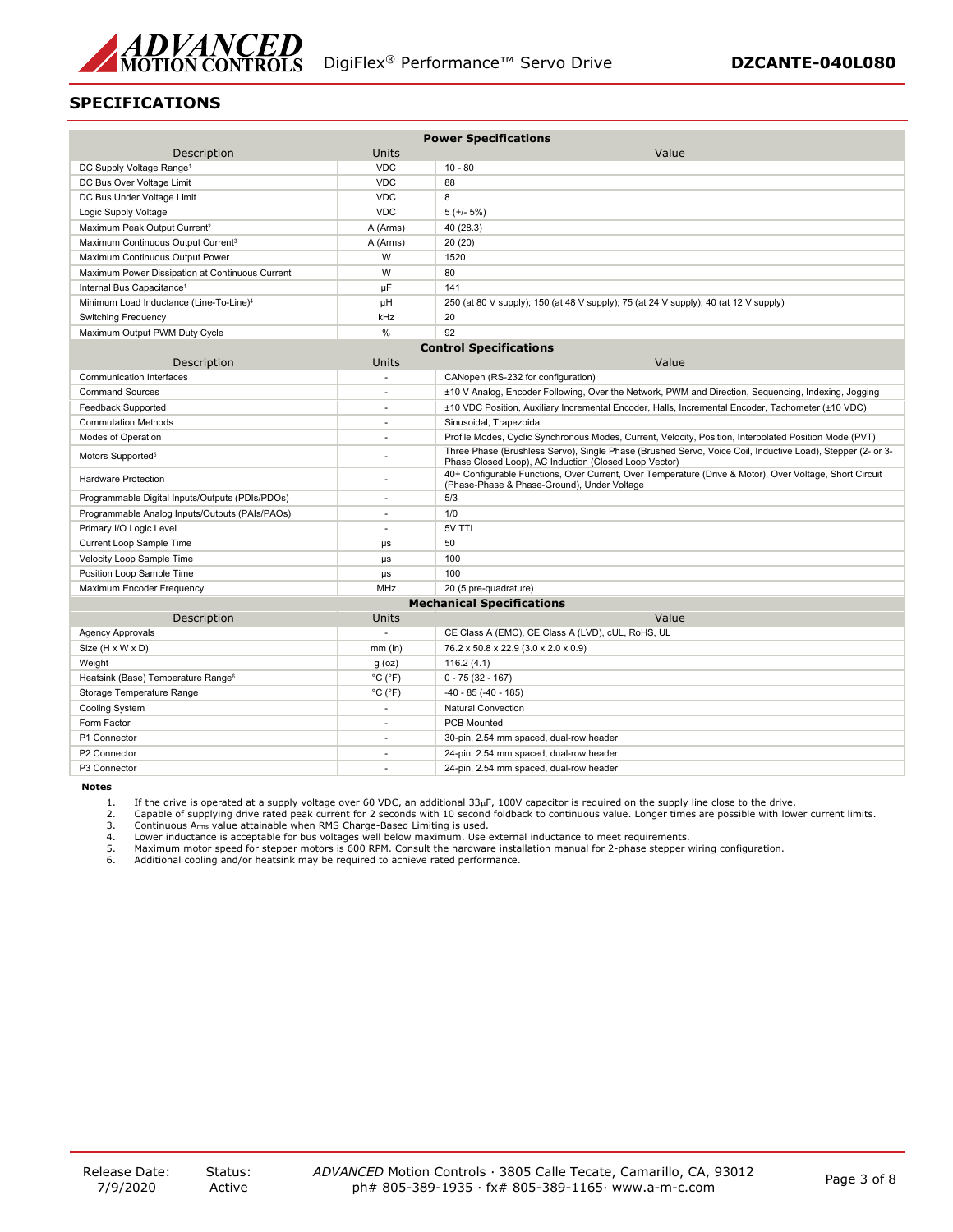

# **PIN FUNCTIONS**

| <b>P1 - Signal Connector</b> |                                      |                                                                                         |            |
|------------------------------|--------------------------------------|-----------------------------------------------------------------------------------------|------------|
| Pin                          | <b>Name</b>                          | Description / Notes                                                                     | I/O        |
| 1                            | CAN ADDR 0                           |                                                                                         |            |
| 2                            | CAN ADDR 1                           | <b>CAN Bus Address Selector</b>                                                         |            |
| 3                            | $PAI - 1 + (REF+)$                   |                                                                                         |            |
| $\overline{4}$               | PAI-1 - (REF-)                       | Differential Programmable Analog Input or Reference Signal Input (12-bit Resolution)    |            |
| 5                            | <b>GND</b>                           | Ground                                                                                  | <b>GND</b> |
| 6                            | <b>CAN BAUD</b>                      | CAN bus bit rate selector.                                                              |            |
| $\overline{7}$               | PDO-1                                | Programmable Digital Output                                                             | O          |
| 8                            | PDO-2                                | Programmable Digital Output                                                             | O          |
| 9                            | PDO-3                                | Programmable Digital Output                                                             | $\Omega$   |
| 10                           | PDI-1                                | Programmable Digital Input                                                              |            |
| 11                           | PDI-2                                | Programmable Digital Input                                                              |            |
| 12                           | PDI-3 (CAP-A / AUX ENC I)            | Programmable Digital Input or High Speed Capture or Auxiliary Encoder Index             |            |
| 13                           | <b>RS232 RX</b>                      | Receive Line (RS-232)                                                                   |            |
| 14                           | CAN RX                               | <b>CAN Receive Line (Requires External Transceiver)</b>                                 |            |
| 15                           | <b>RS232 TX</b>                      | Transmit Line (RS-232)                                                                  | O          |
| 16                           | CAN TX                               | <b>CAN Transmit Line (Requires External Transceiver)</b>                                | O          |
| 17                           | PDI-4 + (PWM+ / AUX ENC A+ / CAP-B+) | Programmable Digital Input or PWM or Auxiliary Encoder or High Speed Capture (For       |            |
| 18                           | PDI-4 - (PWM- / AUX ENC A- / CAP-B-) | Single-Ended Signals see DZ HW Installation Manual)                                     |            |
| 19                           | PDI-5 + (DIR+ / AUX ENC B+ / CAP-C+) | Programmable Digital Input or Direction or Auxiliary Encoder or High Speed Capture (For |            |
| 20                           | PDI-5 - (DIR- / AUX ENC B- / CAP-C-) | Single-Ended Signals see DZ HW Installation Manual)                                     |            |
| 21                           | <b>GND</b>                           | Ground                                                                                  | <b>GND</b> |
| 22                           | <b>HALL A</b>                        | Single-ended Commutation Sensor Input (For Differential Inputs See MC1XDZ02 Datasheet   |            |
| 23                           | <b>HALL B</b>                        | For Recommended Signal Conditioning)                                                    |            |
| 24                           | <b>HALL C</b>                        |                                                                                         |            |
| 25                           | MOT ENC I+                           | Differential Encoder Index Input (See MC1XDZ02 Datasheet For Recommended Signal         |            |
| 26                           | MOT ENC I-                           | Conditioning)                                                                           |            |
| 27                           | MOT ENC A+                           | Differential Encoder A Channel Input (See MC1XDZ02 Datasheet For Recommended            |            |
| 28                           | <b>MOT ENC A-</b>                    | Signal Conditioning)                                                                    |            |
| 29                           | MOT ENC B+                           | Differential Encoder B Channel Input (See MC1XDZ02 Datasheet For Recommended            |            |
| 30                           | MOT ENC B-                           | Signal Conditioning)                                                                    |            |

#### **P2 and P3 - Power Connector**

|     | Pin             | Name                | Description / Notes                                                                                                                                                    | I/O        |
|-----|-----------------|---------------------|------------------------------------------------------------------------------------------------------------------------------------------------------------------------|------------|
| 1a  |                 | <b>LOGIC PWR</b>    | Logic Supply Input (P2 only; Reserved on P3)                                                                                                                           |            |
|     | 1 <sub>b</sub>  | <b>RESERVED</b>     | Reserved                                                                                                                                                               |            |
| 2a  | 2 <sub>b</sub>  | <b>GND</b>          | Ground.                                                                                                                                                                | <b>GND</b> |
| За  | 3b              | <b>GND</b>          |                                                                                                                                                                        | <b>GND</b> |
| 4a  | 4 <sub>b</sub>  | <b>HIGH VOLTAGE</b> | DC Power Input. 3A Continuous Current Rating Per Pin. For Supply Voltages over 60 VDC.                                                                                 |            |
| 5a  | 5b              | <b>HIGH VOLTAGE</b> | connect an additional 33µF, 100V capacitor between High Voltage and Ground.                                                                                            |            |
| 6a  | 6b              | <b>RESERVED</b>     | Reserved                                                                                                                                                               |            |
| 7a  | 7b              | MOTOR C             | Motor Phase Outputs. Current output distributed equally across both P2 and P3 connectors<br>- 8 pins per motor phase, 3A continuous current carrying capacity per pin. |            |
| 8a  | 8b              | MOTOR C             |                                                                                                                                                                        |            |
| 9a  | 9b              | <b>MOTOR B</b>      |                                                                                                                                                                        |            |
| 10a | 10 <sub>b</sub> | <b>MOTOR B</b>      |                                                                                                                                                                        |            |
| 11a | 11 <sub>b</sub> | MOTOR A             |                                                                                                                                                                        |            |
| 12a | 12b             | <b>MOTOR A</b>      |                                                                                                                                                                        |            |

## **Pin Details**

*CAN ADDR 0 (P1-1)*

This pin, CAN ADDR 0, as well as CAN ADDR 1, are used for CAN bus addressing. To set the CAN node address of a drive, use the formula

$$
CAMAddress = \frac{7 * Addr0}{3} + 8 * \frac{7 * Addr1}{3},
$$

where *CANAddress* is the desired node address and *Addr0* and *Addr1* represent the voltage that should be applied to pins CAN ADDR 0 and CAN ADDR 1, respectively. The values for *Addr0* and *Addr1* are always integer multiples of 3/7 V within the range 0- 3 V. Examples of the voltages required to set certain node addresses are given in the table below. Note that setting a CAN address of 0 will utilize the address stored in non-volatile memory. Voltages that result in an address above 63 are reserved and should not be used. Addresses above 63 can be set using DriveWare® or network commands.

| Release Date: | Status: | ADVANCED Motion Controls · 3805 Calle Tecate, Camarillo, CA, 93012 | Page 4 of 8 |
|---------------|---------|--------------------------------------------------------------------|-------------|
| 7/9/2020      | Active  | ph# 805-389-1935 · fx# 805-389-1165 · www.a-m-c.com                |             |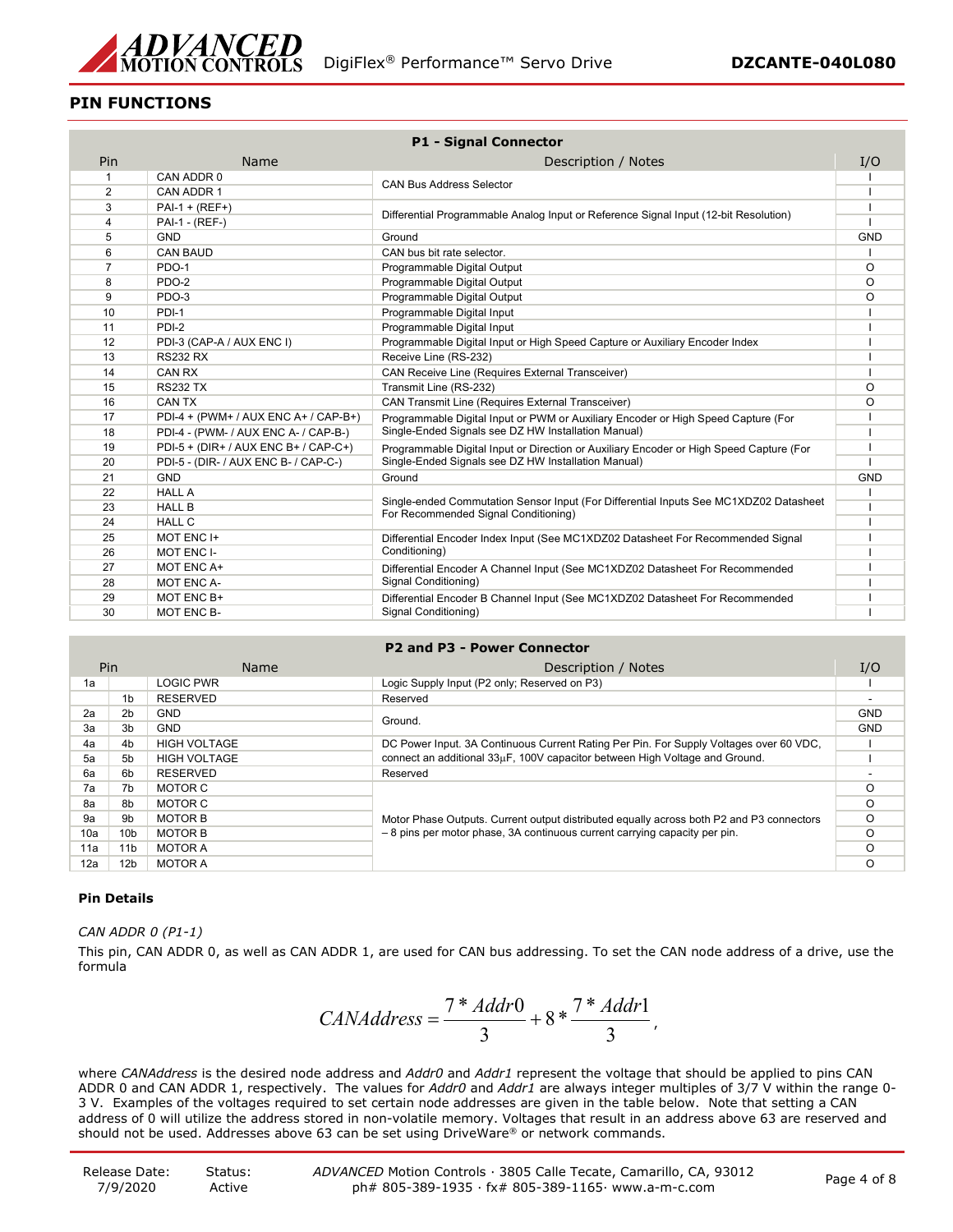

| <b>CAN ADDR 0 Value (V)</b> | <b>CAN ADDR 1 Value (V)</b> | <b>CAN ADDR Tolerance (V)</b> | <b>CAN Address (Node #)</b>           |
|-----------------------------|-----------------------------|-------------------------------|---------------------------------------|
|                             |                             | ±0.1                          | Address stored in non-volatile memory |
| 3/7(0.43)                   |                             | ±0.1                          |                                       |
| 6/7(0.86)                   |                             | ±0.1                          |                                       |
| 9/7(1.3)                    |                             | ±0.1                          |                                       |
| $\cdots$                    | .                           | ±0.1                          | $\cdots$                              |
| 18/7 (2.57)                 | 21/7(3.0)                   | ±0.1                          | 62                                    |
| 21/7(3.0)                   | 21/7(3.0)                   | ±0.1                          | 63                                    |

# *CAN BAUD (P1-6)*

The CAN bit rate is set by applying the appropriate voltage to the CAN BAUD pin as given in the table below. Note that higher bit rates are possible when using the value stored in NVM.

| <b>CAN BAUD Value (V)</b> | <b>CAN BAUD Tolerance (V)</b> | <b>CAN Bus Bit Rate (bits/s)</b>       |
|---------------------------|-------------------------------|----------------------------------------|
|                           | ±0.388                        | Bit rate stored in non-volatile memory |
|                           | ±0.388                        | 500 <sub>k</sub>                       |
|                           | ±0.388                        | 250 <sub>k</sub>                       |
|                           | ±0.388                        | 125k                                   |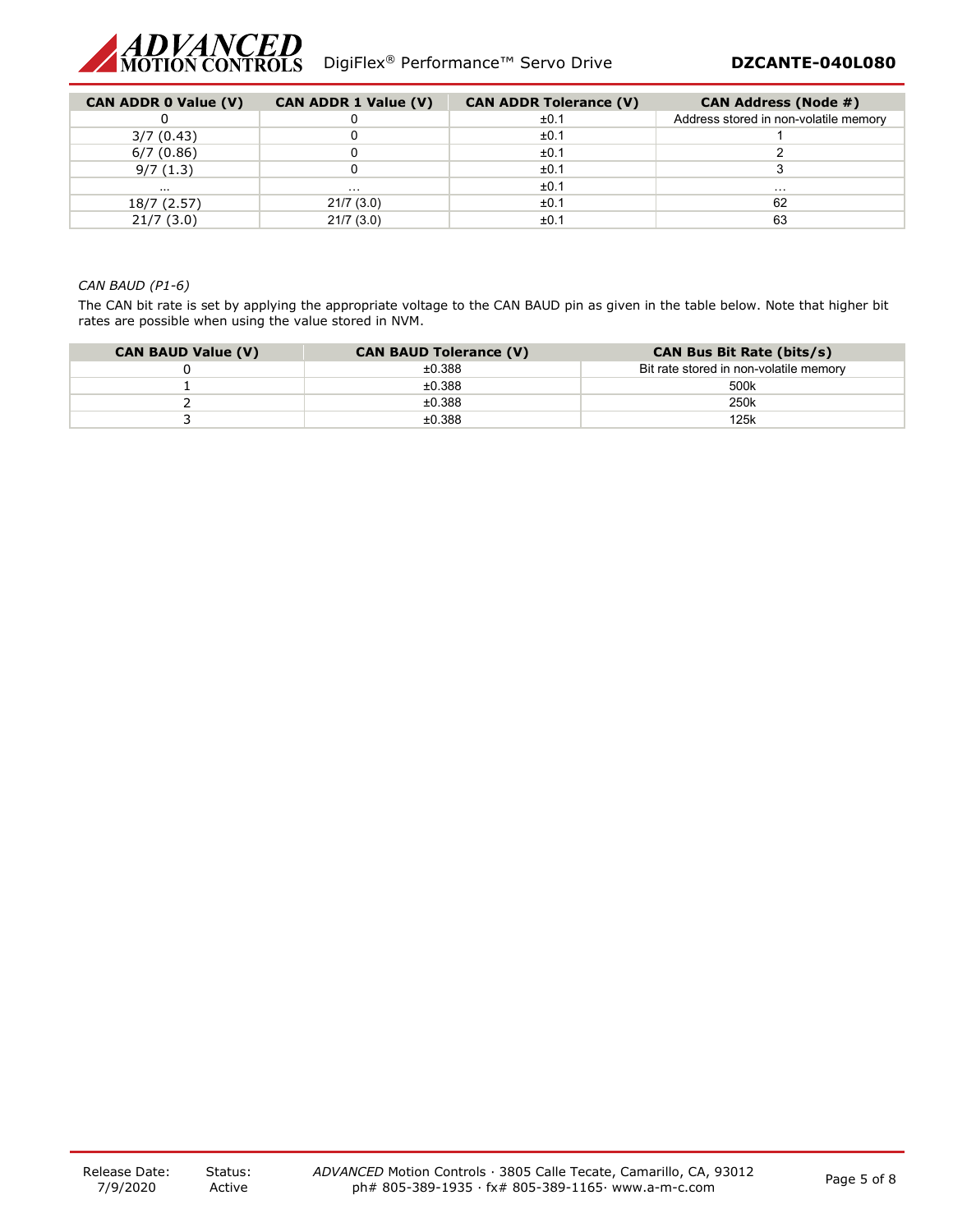

# **MECHANICAL INFORMATION**



|                                                                                                                                                                                                                                                                                                                                                                                                   |                     | <b>P2 - Power Connector</b>                               |
|---------------------------------------------------------------------------------------------------------------------------------------------------------------------------------------------------------------------------------------------------------------------------------------------------------------------------------------------------------------------------------------------------|---------------------|-----------------------------------------------------------|
| <b>Connector Information</b>                                                                                                                                                                                                                                                                                                                                                                      |                     | 24-pin, 2.54 mm spaced, dual-row header                   |
| Details                                                                                                                                                                                                                                                                                                                                                                                           |                     | Samtec: SSM-112-L-DV (SMT); BCS-112-L-D-PE (Pass-through) |
| <b>Mating Connector</b>                                                                                                                                                                                                                                                                                                                                                                           | Included with Drive | No                                                        |
| 7a MOTOR C<br>HIGH VOLTAGE 5a -<br>8a MOTOR C<br>HIGH VOLTAGE 4a -<br>- 9a MOTOR B<br>$GND 3a$ $-$<br>10a MOTOR B<br>GND 2a<br>11a MOTOR A<br>LOGIC PWR 1a<br>$-12a$ MOTOR A<br>والإلغاظ فالعامل والعالمان<br>sisisisisisisisisis<br>GND $2b$ -<br>$-$ 12b MOTOR A<br>GND 3b-<br>$-$ 11b MOTOR A<br>HIGH VOLTAGE 4b-<br>10b MOTOR B<br>HIGH VOLTAGE 5b -<br>9b MOTOR B<br>8b MOTOR C<br>b MOTOR C |                     |                                                           |

|                                                                                                                                                                                                                                                                                                                                                                             |                     | <b>P3 - Power Connector</b>                               |
|-----------------------------------------------------------------------------------------------------------------------------------------------------------------------------------------------------------------------------------------------------------------------------------------------------------------------------------------------------------------------------|---------------------|-----------------------------------------------------------|
| Connector Information<br>24-pin, 2.54 mm spaced, dual-row header                                                                                                                                                                                                                                                                                                            |                     |                                                           |
|                                                                                                                                                                                                                                                                                                                                                                             | Details             | Samtec: SSM-112-L-DV (SMT); BCS-112-L-D-PE (Pass-through) |
| <b>Mating Connector</b>                                                                                                                                                                                                                                                                                                                                                     | Included with Drive | No                                                        |
| - 7a MOTOR C<br>HIGH VOLTAGE 5a -<br>8a MOTOR C<br>HIGH VOLTAGE 4a-<br>- 9a MOTOR B<br>$GND 3a$ $-$<br>$-10a$ MOTOR B<br>GND 2a<br>- 11a MOTOR A<br>$-$ 12a MOTOR A<br>لتأليا فالتأليا فالتأليا فالتأليان<br>GND $2b$ -<br>$-$ 12b MOTOR A<br>GND 3b<br>$-11b$ MOTOR A<br>HIGH VOLTAGE 4b<br>- 10b MOTOR B<br>HIGH VOLTAGE 5b -<br>- 9b MOTOR B<br>8b MOTOR C<br>7b MOTOR C |                     |                                                           |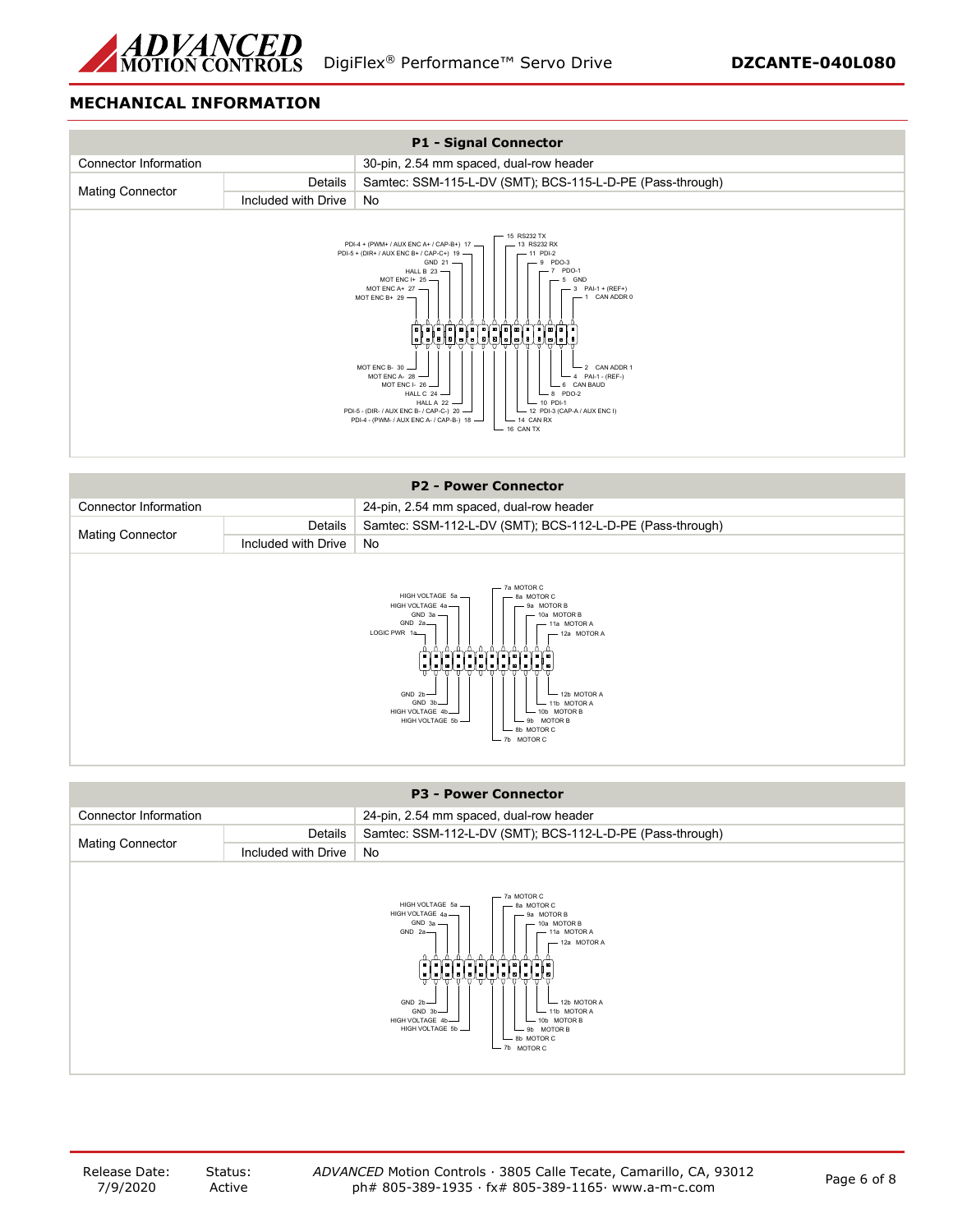

# **MOUNTING DIMENSIONS**